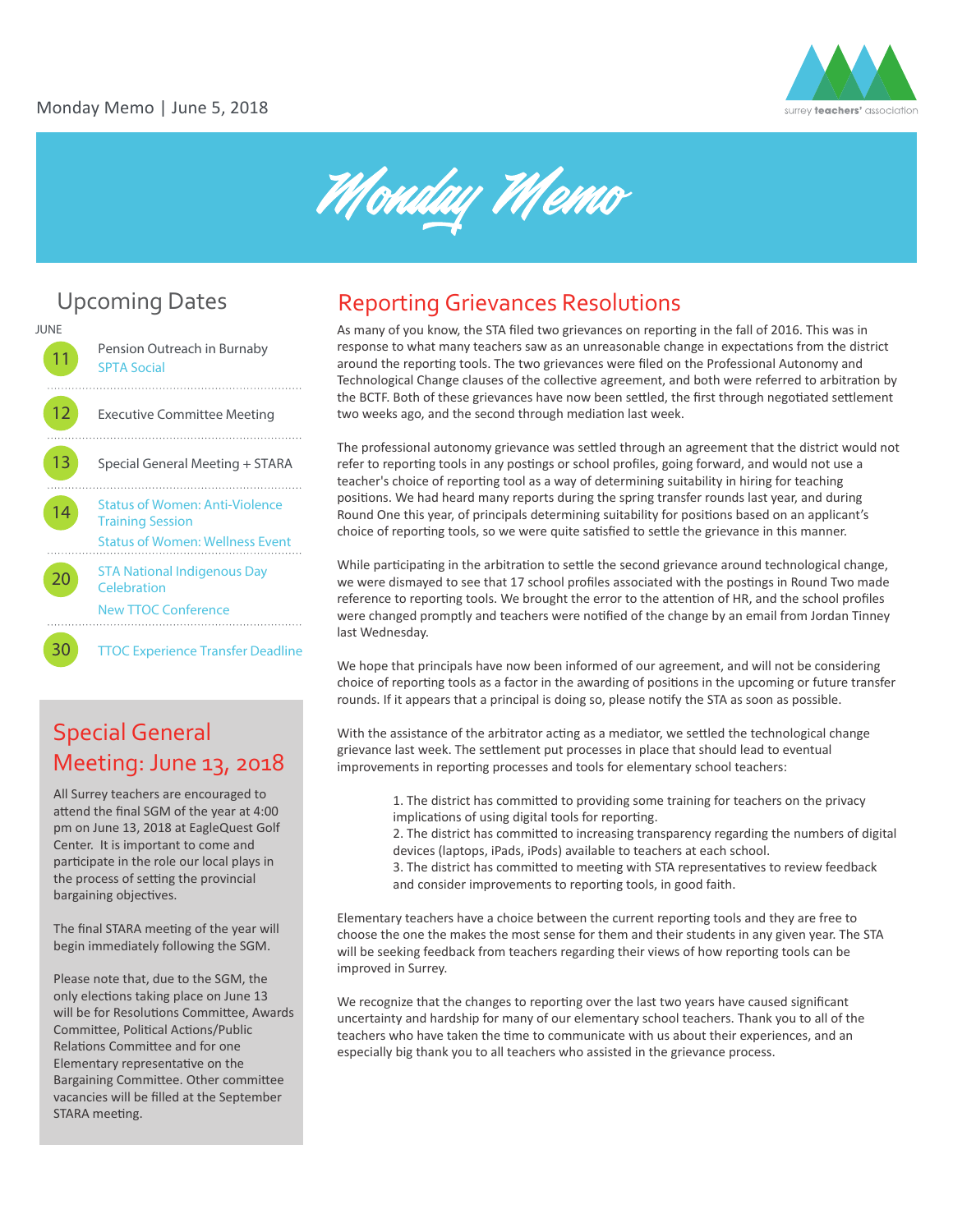

## Surprised you didn't get the job? Types of Transfer Grievances

In general, there are two main types of transfer grievances. Sometimes teachers are not shortlisted for an interview because the principal decided they were not qualified based on their application. In suitability grievances, a teacher was interviewed, but the principal considered a junior candidate demonstrably more suitable, and offered them the job instead.

This year, the STA plans to use the expedited arbitration process in the Collective Agreement for transfer grievances. That means that timelines are very short, particularly for Round Two grievances.

You can find out if someone with less seniority was awarded the job by reviewing the **[ROUND ONE](https://www.surreyschools.ca/departments/HRES/Teachers/TransferInformation/Documents/2018-19%20Closed%20Report%20-%20Round%201.pdf)  [CLOSED REPORT](https://www.surreyschools.ca/departments/HRES/Teachers/TransferInformation/Documents/2018-19%20Closed%20Report%20-%20Round%201.pdf)** which is now available for viewing on the District website. Please note that you need to be logged-in to be able to access the report.

If you do find that a teacher with less seniority was awarded a job you applied for, and you feel you were well-qualified, or there might have been an irregularity in the process, please contact Mark Keelan at the STA office by e-mail to **GRIEVE@SURREYTEACHERS.ORG**.

It is VERY important, given the short timelines, to seek advice about irregularities as soon as possible.

#### Shortlisted without Interview?

Did you apply for a job in Round One? Were you contacted for an interview?

Unlike other districts, in Surrey the candidate with the most seniority is not always awarded the position. Due to language in our Collective Agreement, the job can be awarded to a less senior, but more suitable candidate. However, candidates with more seniority must be offered an interview.

At the end of the 2016 school year, the STA filed a grievance regarding the fact that the Employer had engaged in the practice of not shortlisting teachers according to seniority while awarding positions in Rounds One and Two.

In February, a Letter of Agreement was signed, which clarifies the shortlisting process. It specifies that all qualified applicants will be shortlisted in order of seniority and that all applicants who are shortlisted will be offered interviews. Read the Signed Letter of Agreement here: **[HTTP://BIT.LY/2FPLWB8](http://bit.ly/2FPlwB8)**

If you applied for a job in Round One, please check the **[CLOSED REPORT](https://www.surreyschools.ca/departments/HRES/Teachers/TransferInformation/Documents/2018-19%20Closed%20Report%20-%20Round%201.pdf)**. If the job was awarded to a candidate with less seniority than you, and you were not offered an interview, please contact Mark Keelan, Grievance Officer, via email to **GRIEVE@SURREYTEACHERS.ORG**.

#### Mediators Wanted!



The STA Executive Committee will appoint up to 2 Surrey teachers to the STA Mediation Service. Successful applicants are appointed for a three-year renewable term. Release time will be provided to attending training in conflict resolution and mediation, as well as how to conduct mediation sessions. The deadline for application is Monday, June 11, 2018 at 4:30 PM.

More information about the service can be found **[ONLINE HERE](http://www.surreyteachers.org/sta-mediation-service/)**. Teachers can apply using the **[STA CURRICULUM VITAE](http://www.surreyteachers.org/documents/Forms/STA_CMT_CV_Form.pdf)  [FORM](http://www.surreyteachers.org/documents/Forms/STA_CMT_CV_Form.pdf)**.

# Opportunities for Members: Provincial Bargaining Team

The BCTF is currently accepting applications for the Federation's Provincial Bargaining Team which will be appointed by the Executive Committee. The team will work under the direction of the Executive Committee and will be responsible for negotiating the provincial aspects of the next collective agreement. Applicants should have a wide range of negotiation, contract administration skills and experience, and be very familiar with the current issues faced by teachers in the workplace as well as the process of negotiations and contract enforcement.

The application deadline is August 13, 2018. Learn more and **[APPLY ONLINE](http://www.bctf.ca/opportunities/BCTFCommittees.aspx)**. Other employment opportunities are also posted and **[ACCESSIBLE ONLINE](http://www.bctf.ca/AboutUs/EmploymentOpportunities.aspx)**.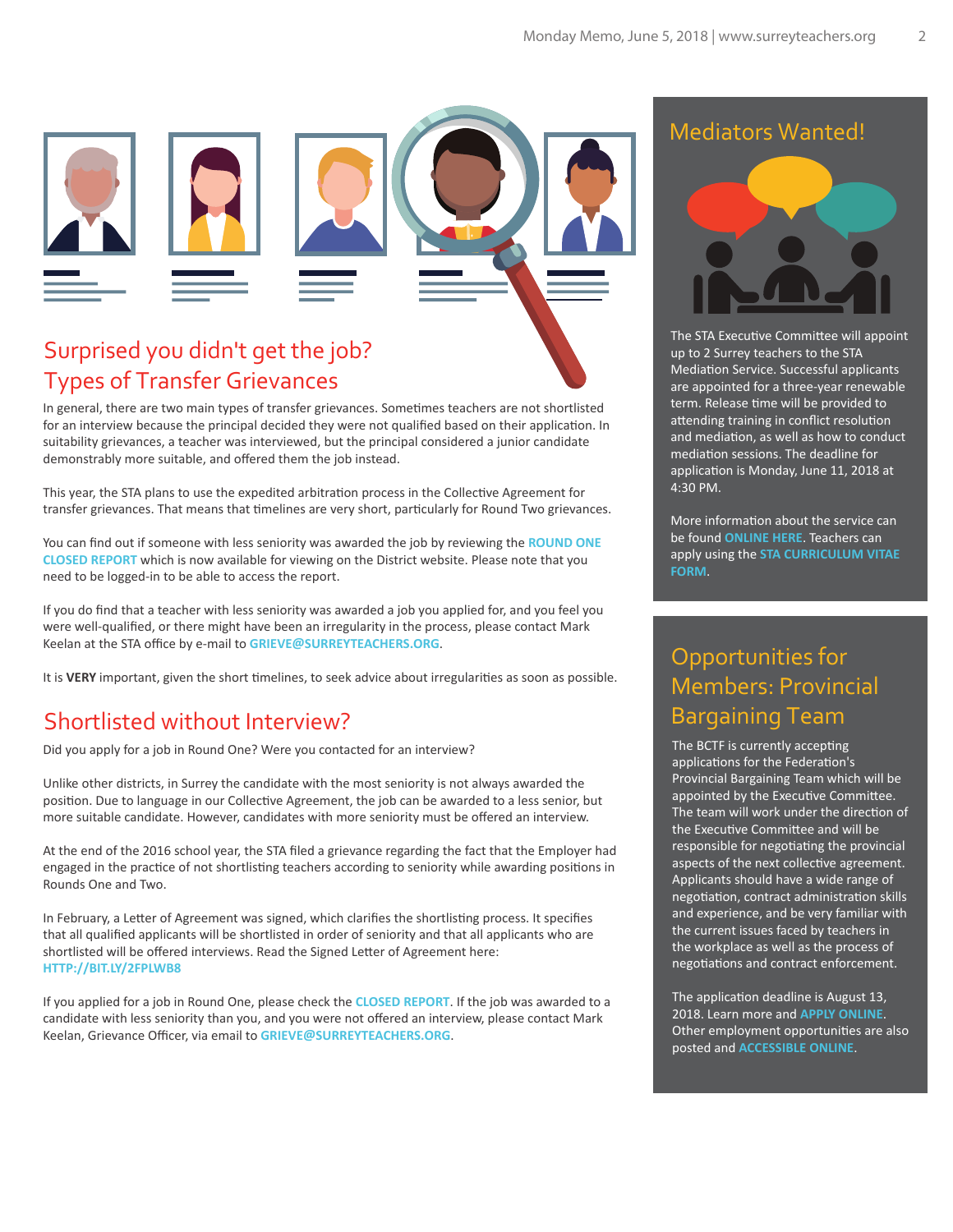## **June 14, 2018**

### Anti-Violence Workshop

The STA's Status of Women committee invites you to participate in an interactive multi-media session on the reality of violence experienced by women and girls in Canada today, the ways to end it, and the tools available to engage youth in violence prevention.

The workshop "Let's Talk About Gender-based Violence" will be presented by Anastasia Gaisenok, Executive Director of Check Your Head: The Youth Global Education Network. Teachers will receive a unit ready to use in the classroom or workplace.

To reserve your spot for this half-day workshop, taking place on Thursday, June 14, please **[REGISTER](https://antiviolencetraining-june2018.eventbrite.ca)  [ONLINE](https://antiviolencetraining-june2018.eventbrite.ca)**. Once you have registered, if you require a TTOC, please submit your LOA.

## Wellness Event

The annual Wellness retreat, organized by the STA's Status of Women commi�ee is taking place on Thursday, June 14, 2018 at Beecher Place (near Crescent Beach). It's a wonderful, relaxing space, with plenty of room to enjoy the summer weather while mingling with colleagues. The event will include yoga and zumba (for those who'd like to participate), as well as dinner and the chance to win door prizes. Reserve your spot by **[REGISTERING ONLINE](https://wellnessevent-june2018.eventbrite.ca)** today. Stay tuned for more details to come.



#### **June 20, 2018**





# National Indigenous Day Celebration

The STA Aboriginal Education Committee invites you to attend the 3rd Annual National Indigenous Day Celebration!

Join us at REC on Wednesday, June 20, 2018 at 3:30 PM for traditional teachings, dancing, and music. There will be food, giveaways, and much, much more! Please **[REGISTER](https://nationalindigenousday-june2018.eventbrite.ca)** in advance to secure your spot at this free event. If you have any questions, please contact **[CAROLYN SOUSA](mailto:sousa_c@surreyschools.ca)**.

A friendly reminder that all STA events are scent-free. Please honour all guests by refraining from wearing scented products. Thank you!

## New TTOCs Conference and BCTF Induction Ceremony

If you are a new TTOC (or someone who's been TTOC-ing for a year or two but haven't previously attended) consider this your personal invitation to be formally inducted into the British Columbia Teachers' Federation! The STA will be hosting a day-long conference on Wednesday, June 20, 2018 at the STA office. Please confirm your a�endance by **[REGISTERING ONLINE](https://newttocsconference-june2018.eventbrite.ca)**.

If this is a day that you would normally TTOC, you will not lose out on a day's pay by attending. Submit a paper-copy LOA to Pete Nuij at the District Office. Every school's office should have paper LOA forms available; ask the secretary if you need help locating one.

#### **LOA Information:**

Article G.7. - "TTOCs conducting union business" Details: STA New TTOCs Conference Cost of TTOC to be borne by: STA Attention: Matt Westphal

## **June 21, 2018**

## EI Workshop

Are you a TTOC? Do you have questions about Employment Insurance? Bring your questions to the STA Office on Thursday, June 21, 2018. The information session will run from 4:00 PM - 6:00 PM and snacks will be provided. Please **[REGISTER ONLINE](https://eiworkshop-june2018.eventbrite.ca)** so we can confirm numbers and ensure there's enough food.